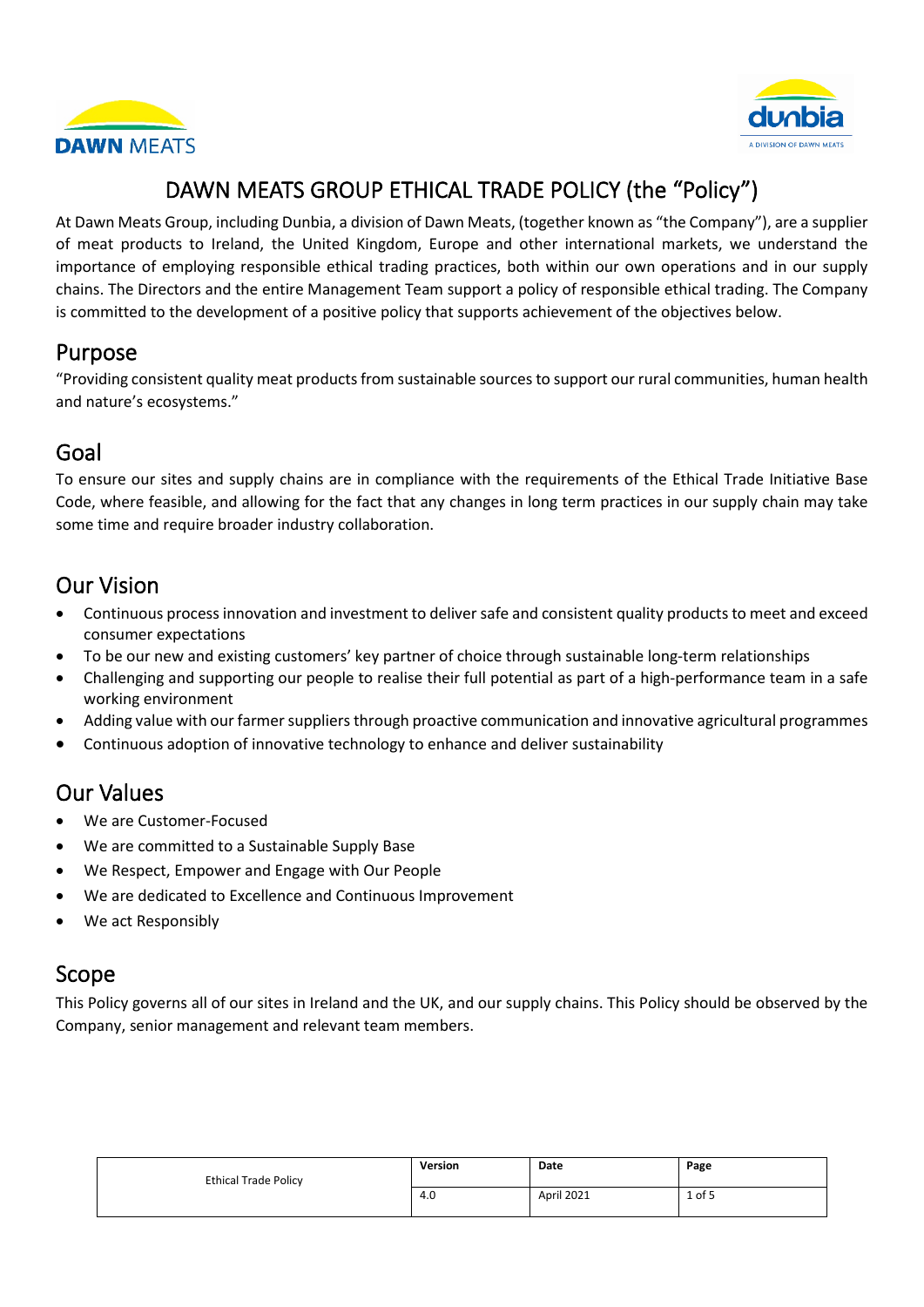## Benefits

The Company understands the following benefits of embracing responsible ethical trading practices:

- Positive impact on society and in our supply chains.
- Risk Management: Civil cases have been brought against the directors of a number of UK companies who were knowingly involved in modern slavery, and the maximum sentence for offences involving modern slavery is now 14-25 years.
- Knowledge and understanding of the risks in different markets and countries allows us to source materials and labour while taking steps to mitigate modern slavery and unethical trading risks.
- Association with modern slavery, infringement of human rights or unethical trading practices, can seriously damage a company's reputation (brand destruction), negatively impacting market share, customer and employee retention and financial position.
- Attraction and retention of talent.
- Customer retention and attraction building strategic and trusted relationships with our customers through increased transparency and collaboration, working to solve common problems.
- Reputation: Socially responsible and ethical businesses have a stronger reputation with consumers. Reputation for "Doing the Right Thing".
- Maintaining and enhancing our reputation as an ethically responsible business may bring a collection of skills, alternative perspectives, unique ways of reasoning and different approaches to problem solving.

## Policy Principles

- The HR Director has overall responsibility for formulating this Policy in conjunction with the relevant Directors of the business units.
- The HR Director will oversee the regular review of the Policy, at least annually.
- The HR Director is responsible for communicating the Policy to all relevant levels of the organisation, in conjunction with Directors of the business units and the Heads of departments. The HR Director is also responsible for ensuring that the Policy is fairly and consistently managed throughout the Company.
- The Company will endeavour to involve relevant team members in the development, review and monitoring of our action plans.
- The Company will not discriminate by race, caste, religion, age, nationality, social or ethnic origin, sexual orientation, gender, identity or expression, civil status, family status, pregnancy, union membership, political affiliation, disability or other legally protected class.
- The Company is committed to the principle of non-discrimination at every stage of human resources process, in particular in the recruitment, training, promotion and career development of team members.
- The Company has a diverse workforce and we endeavour to ensure that this is reflected at all levels of our organisation. In recruitment and promotion, the most appropriate person for the job will be awarded the job.
- We understand, appreciate and value all team members' sets of skills and abilities, and utilise their talents for the best results.
- The Company will encourage an environment where people from all backgrounds and experiences feel valued and appreciated.
- All team members will be given equal opportunity for appropriate and business critical training and will have the right tools to perform their job properly.
- Management will deal promptly with any complaints or observations of discrimination and harassment.
- The Company will ensure team members conduct themselves in a manner consistent with company mission, values, and culture.
- The Company has a confidential whistleblowing line for team members that wish to raise issues around discrimination, bullying harassment or other issues.

| <b>Ethical Trade Policy</b> | Version | Date       | Page   |
|-----------------------------|---------|------------|--------|
|                             | 4.0     | April 2021 | 2 of 5 |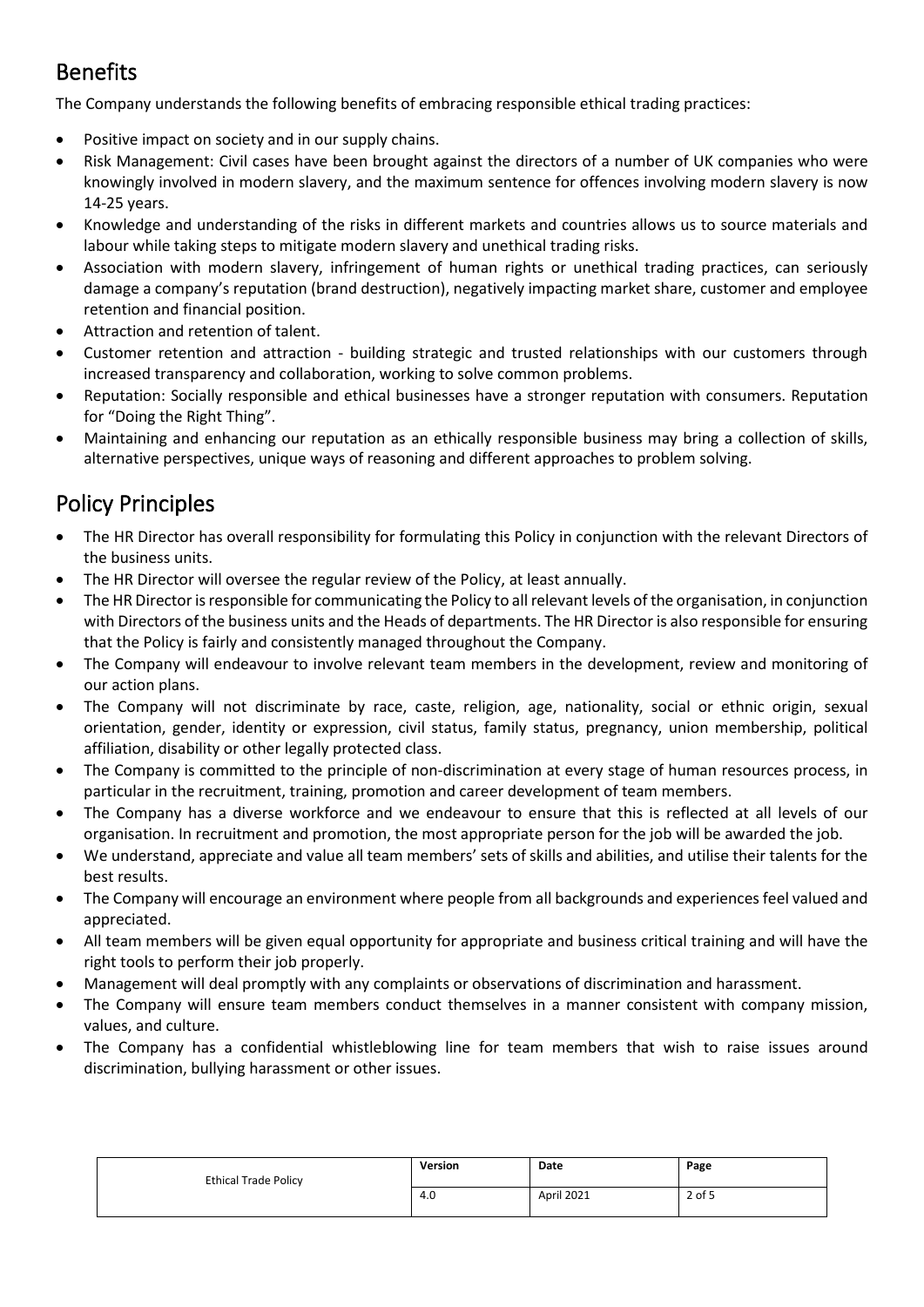## Appendix A – Objectives

The Company's Ethical Trade objectives are as detailed below. The HR Director will be responsible for setting and reviewing the objectives and ensuring they are reviewed at least annually. The HR Director will cascade these objectives to relevant HR and site management personnel.

#### **Objectives**

- Embed the internal Ethical Trade Committee and Governance Structure.
- Work within the ETI base code principles as far as possible and where feasible.
- Engage our colleagues across the business to raise awareness of the principles of the ETI Base Code and roll out training for key personnel.
- Effectively challenge and fight Modern Slavery within our business and supply chains.
- Maintain and enhance our reputation as an ethically responsible business.
- Continuously improve supply chain transparency and traceability.
- Risk assess our all sites and our supply base.
- Put measures in place to mitigate and eliminate identified risks as soon as possible.
- Develop and build on the Supply Chain Risk Management Model.
- Establish a Tendering Documentation Suite and a new risk-managed approach to supplier selection.
- Establish a compulsory Pre-Qualification Questionnaire process for all suppliers to result in uploading of key supplier data onto the Sedex Platform.
- All suppliers to adhere to the expectations outlined in our Supplier Code of Conduct.
- Achieve positive results on all SMETA and Supplier Workplace Accountability Audits.
- Collaborate with customers, stakeholders, governance bodies and supplier peer groups on key themes and to promote and integrate best practice.

## Monitoring and Tracking

The Company is committed to tracking progress across the business primarily via audit outcomes and will expand and build upon existing governance structures where appropriate.

## Metrics and Targets

The Company will charge the HR Director with reporting progress annually to the Sustainability Executive, supported by the Ethical Trade Committee and relevant site personnel.

| <b>Ethical Trade Policy</b> | Version | Date       | Page   |
|-----------------------------|---------|------------|--------|
|                             | 4.0     | April 2021 | 3 of 5 |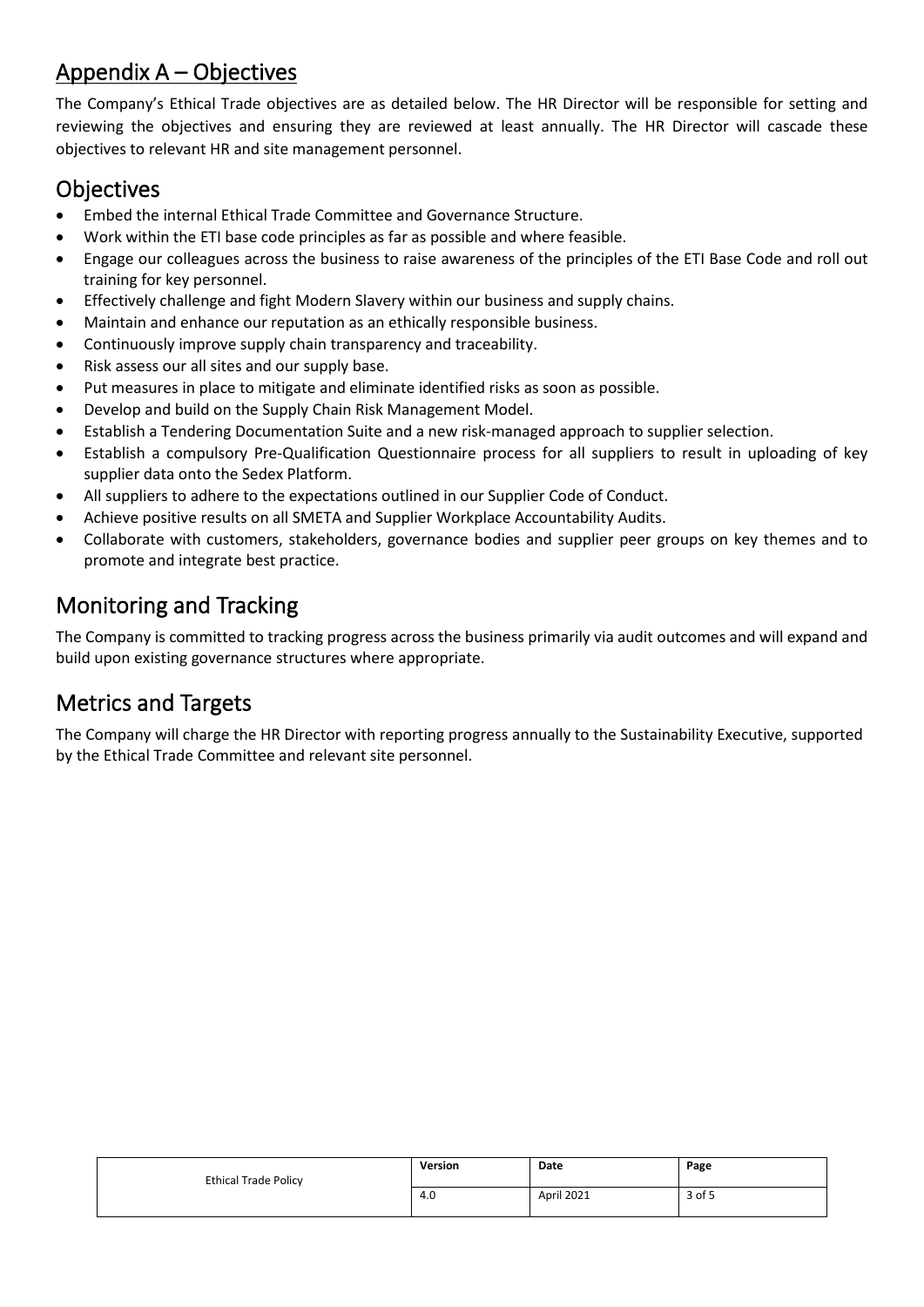## Appendix B – Key Organisations Governing Ethical Trade

- The International [Labour Organisation \(](https://www.ilo.org/global/about-the-ilo/lang--en/index.htm)ILO) is an agency of the UN. It promotes rights at work, decent employment opportunities, enhances social protection and strengthens dialogue on work-related issues. ILO Standards provide an international benchmark for workers' rights.
- The [Ethical Trade Initiative \(](https://www.ethicaltrade.org/)ETI) is a code of best practice derived from the ILO and sets out 9 principles for companies to follow. ETI membership in 2019 comprised over 90 companies, collectively reaching nearly ten million workers across the globe.
- The [Supplier Ethical Data Exchange \(](https://www.sedex.com/about-us/)Sedex) is the largest collaborative platform for sharing information and improving standards. Sedex is the certification or audit standard which proves compliance with the ILO requirements and ETI Codes.
	- o Our customers are Sedex members and follow the ETI base code.
	- o Our customers require their suppliers to undertake Sedex Members Ethical Trade Audits (SMETA), which are shared on the Sedex platform and may be viewed by others.
		- **Buyer A membership allows organisations to view and run reports on their supply chain.**
		- Buyer/supplier AB membership allows organisations to view and run reports on their supply chain and share information with customers.
	- o SMETA audits are derived from the ETI Base code. One SMETA audit can be made visible to multiple customers thus cutting down on the need for multiple audits.
	- $\circ$  There is a component on the Sedex platform for supply chain monitoring and risk rating.
- The [Food Network for Ethical Trade \(](https://foodnetworkforethicaltrade.com/)FNET) is a supplier-led initiative aiming to use the collective leverage of suppliers and retailers for positive change in food supply chain working conditions by providing guidance, resources, training and opportunities for collaboration.

| <b>Ethical Trade Policy</b> | Version | Date       | Page   |
|-----------------------------|---------|------------|--------|
|                             | 4.0     | April 2021 | 4 of 5 |